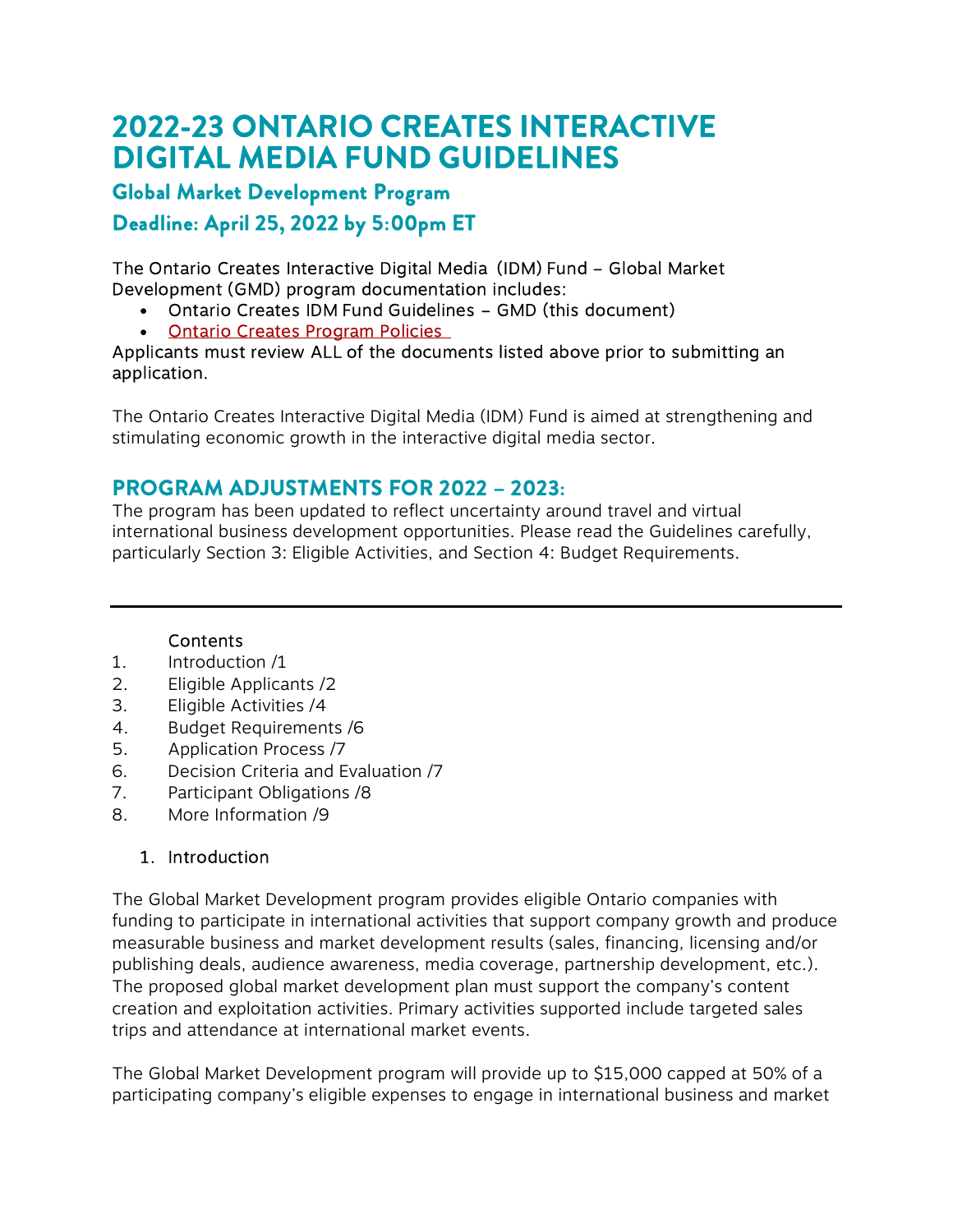development activities between August 1, 2022 and August 31, 2023 as part of a comprehensive plan.

Ontario Creates values and supports diversity and gender parity at all levels and business roles within creative industries. We acknowledge that many communities continue to face systemic barriers, preventing them from participating meaningfully in these industries. Ontario Creates applies a lens of diversity, equity, and inclusion to the evaluation criteria for this program, and directs jury members to do the same. Applicants proposing projects/activities that support, reflect, and strengthen diversity and gender parity in Ontario are expected to tangibly demonstrate a genuine and sustained commitment to these equity-seeking communities\*. Ontario Creates encourages applications from companies that are led by BIPOC (Black, Indigenous, or People of Colour) or Francophone individuals and applicants that otherwise meet the provincial definition of diversity.\*\*

Ontario Creates is committed to fostering respectful workplaces in all sectors and companies we support. Please see **Program Policies** for more details, including required respectful workplace Applicant Affidavit.

Ontario Creates welcomes applications from people with disabilities, people who are deaf, and people who have barriers to accessing technology. If you would like to request an alternative process or format for submitting an application or request funds (up to \$500 per application) towards service providers to assist with your application, please contact the relevant Program Consultant a minimum of four weeks before the deadline. Support for application assistance is also available to First Nations, Inuit or Métis applicants facing language, geographic and/or cultural barriers. Services may include, but are not limited to, assistance to create an account and navigate the Online Application Portal; transcribe/edit/organize/translate application materials; complete and submit application materials.

\* Equity seeking communities are those that face significant collective challenges in participating in society. This marginalization may be caused by, but not limited to, attitudinal, historic, social and environmental barriers based on age, ethnicity, disability, economic status, gender, nationality, race, sexual orientation and transgender status. Equity-seeking communities identify barriers to equal access, opportunities and resources due to disadvantage and discrimination and actively seek social justice and reparation.

\*\* The provincial definition of diversity states: the dimensions of diversity include, but are not limited to: ancestry, culture, ethnicity, gender identity, gender expression, language, physical and intellectual ability, race, religion (creed), sex, sexual orientation and socioeconomic status.

#### 2. Eligible Applicants

This program is open to interactive digital media content production companies.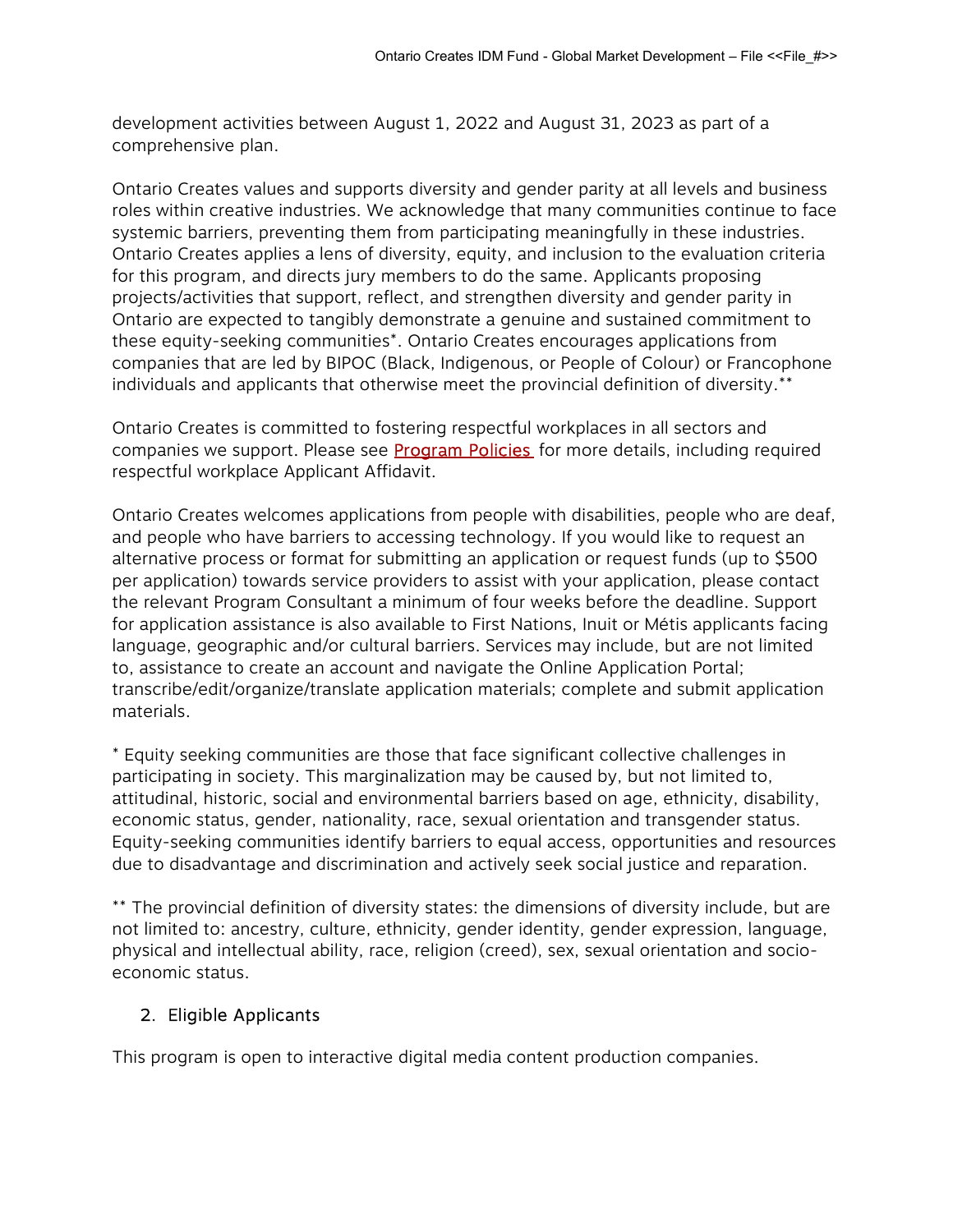Established Companies must meet one of the following tests: at least 25% of the company's revenue or 50% of the company's expenditures over the previous two fiscal years comes from the creation of screen-based content products.

They must also have at least one owner or full-time employee with a minimum full-time equivalent of three years of experience in the creation of professional, commercialized content for interactive platforms, networks or devices (video games, mobile content, websites, etc.)

In certain cases to support the growth and expansion of Ontario's interactive digital media industry, applications will be accepted from New companies. A company is considered new if it has less than a year of operation or it has not yet released a product. New companies must:

- have an executive team including at least one owner or full-time employee with a minimum full-time equivalent of three years of professional experience in the creation of professional, commercialized content ;
- be majority-owned by individuals that have a recent track record of working in Ontario;
- be prepared to incorporate immediately if their application is successful; and
- meet the relevant eligibility criteria for established companies on incorporation.

In addition, owner/operators must be able to demonstrate that they possess significant industry experience including previous attendance at key industry events. New companies should contact Ontario Creates in advance to determine their eligibility.

Work that is completed while enrolled in a post-secondary education program is not considered professional content creation.

Applications from all companies must also meet the following requirements:

- be Ontario-based;
	- o have a permanent establishment in Ontario which serves as head office and base of operations (i.e. applicant is eligible to pay corporate income taxes in Ontario; and Ontario address is listed as head office in T2 filing);
	- o companies with more than 365 days of operation must be able to demonstrate that they had a permanent establishment in Ontario for at least one year prior to the deadline.
- Be a Canadian-owned organization:
	- o as defined in the Investment Canada Act (Canada).
- be incorporated in Ontario or federally or prepared to incorporate immediately if their application is successful;
- be in a sound financial position; and
- be in good standing with Ontario Creates at time of application submission.

The following companies are ineligible: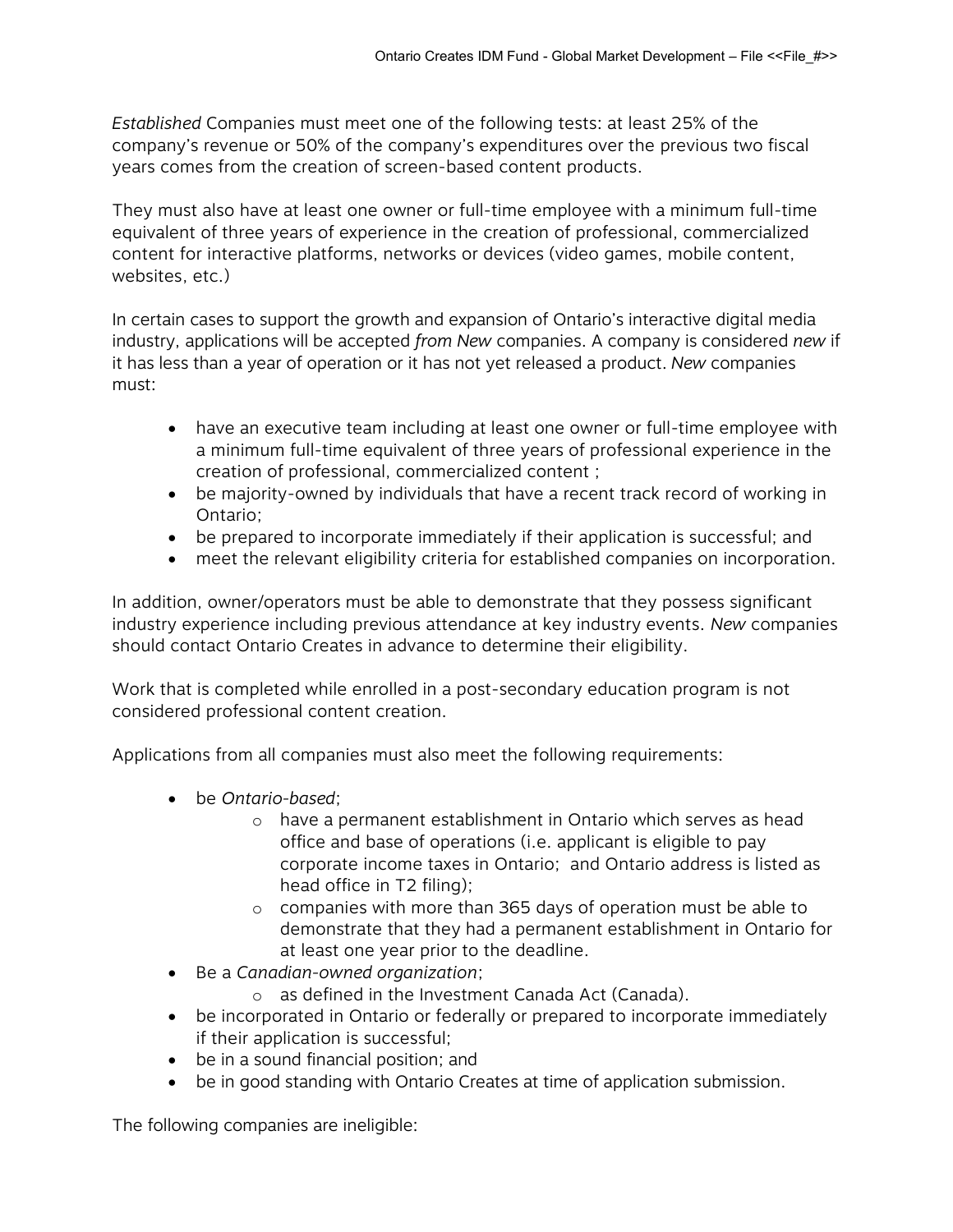- a company that is working exclusively on client-driven or fee-for-service projects;
- a company that is primarily engaged in marketing, design and branding service work for clients;
- private colleges and training institutions;
- a company that is delivering online services for individuals;
- a company that is not in good standing with Ontario Creates or one that is associated with an entity that is not in good standing with Ontario Creates;
- not-for-profit and public sector entities; and
- a company that holds a broadcast license or that has an ownership association with a company that holds a broadcast license.

Ontario Creates will only accept one application per company or associated company per fiscal year. Up to three representatives per company, per activity will be considered. At least one of the participating representatives at each activity must be a decision maker at the executive level within the applicant company. Companies are advised to choose the individual(s) best suited to take advantage of this opportunity. To be eligible, company representatives must:

- be a full time employee or owner of the applicant company (sales agents, external consultants, etc. are ineligible);
- be Canadian citizens or landed immigrants / permanent residents; and
- be Ontario residents.

Ontario Creates will consider providing support for a senior, long-term, part-time employee who has the authority to make key decisions for the company. If required, please contact Ontario Creates in advance of your application to determine if an exception would be allowed.

#### 3. Eligible Activities

Eligible activities include virtual and in-person participation in key international industry markets and events, planned sales trips or media tours to key territories to meet with identified leads and participation in trade missions organized by industry associations and government agencies. Proposed activities must take place outside of Ontario. All activities, whether virtual or in-person must focus on international audience and business development opportunities.

Activities supported through this program must contribute to the applicant company's business and market development goals related to their proprietary interactive digital media content projects. These projects must be intended to be experienced by an end user on an interactive digital media platform, network or device. The primary purpose of the projects must be to entertain, inform or educate the end user. The projects must also consist primarily of professional content that includes a combination of two of text, sound and images.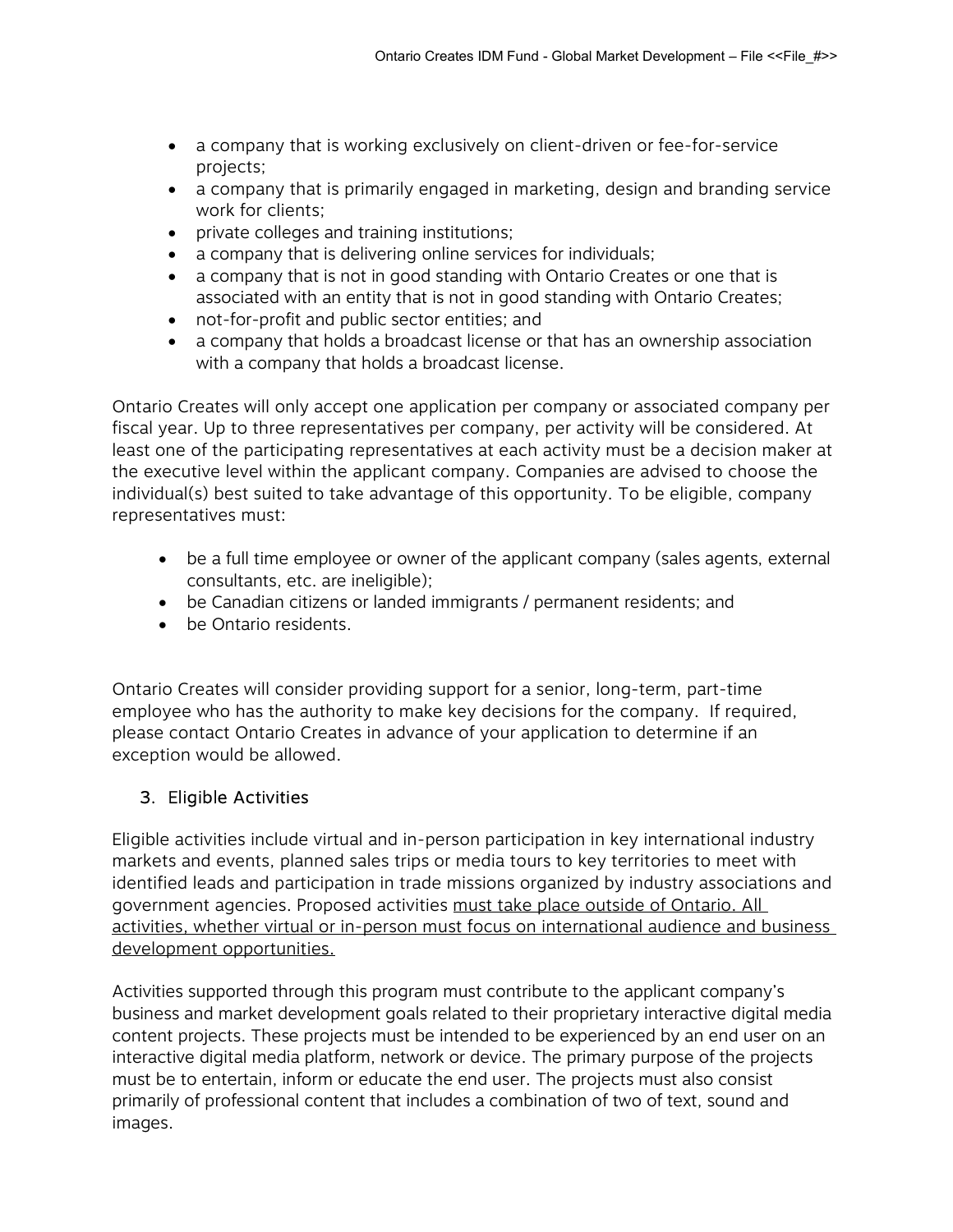Proposed activities and market development goals must not be related to projects that are:

- primarily intended to sell products and/or services;
- primarily intended to promote companies and corporate and/or institutional agendas;
- primarily intended for use by corporations/businesses
- not primarily intended for a consumer audience or for use by students attending primary, secondary or post-secondary institutions;
- primarily intended for interpersonal communication;
- primarily catalogues and databases;
- primarily repurposed linear and streaming content (music, video, books, magazines) that have not been augmented or enhanced;
- primarily user generated content, social networking tools and/or distribution of licensed content projects provided by a third party;
- primarily technology, hardware, software, applications, tools, services, platforms, etc.; and
- contrary to public policy in the opinion of Ontario Creates.

Companies may receive funding to attend the same activity year over year provided that they can demonstrate that they are pursuing new business and market development objectives. Companies that are submitting travel plans that include attendance at the activities with the same projects for more than two consecutive years must provide a case for further support and be able to demonstrate progress made with respect to business and market development objectives for relevant projects.

The number of eligible program activities is capped at five. In the event an applicant applies to the Global Market Development program with more than five activities, only the first five will be considered for funding purposes. Ontario Creates reserves the right to only relate to a portion of the business and market development plan submitted by the applicant company. Attendance at an event that is primarily for professional development, for training, to participate as a speaker, to receive an award, etc. will not be supported through this program.

While companies are strongly encouraged to submit carefully considered, realistic and well researched activity plans for the period covered by the Global Market Development program, Ontario Creates is open to adjustments to a participating company's activities as required due to external pressures and unforeseen circumstances. \*\*\*NEW IN 2022-23 \*\*\* Up to three activity changes are permitted over the course of the year for which the Global Market Development program applies. Prior to undertaking a new activity, recipients must notify Ontario Creates of the activity change and provide activity-specific information along with a revised budget that includes the costs associated with the new activity. Any changes, including attending additional activities, that are not approved by Ontario Creates in advance of traveling dates may not be accepted and may result in a reduction of the amount of support provided to the participating company.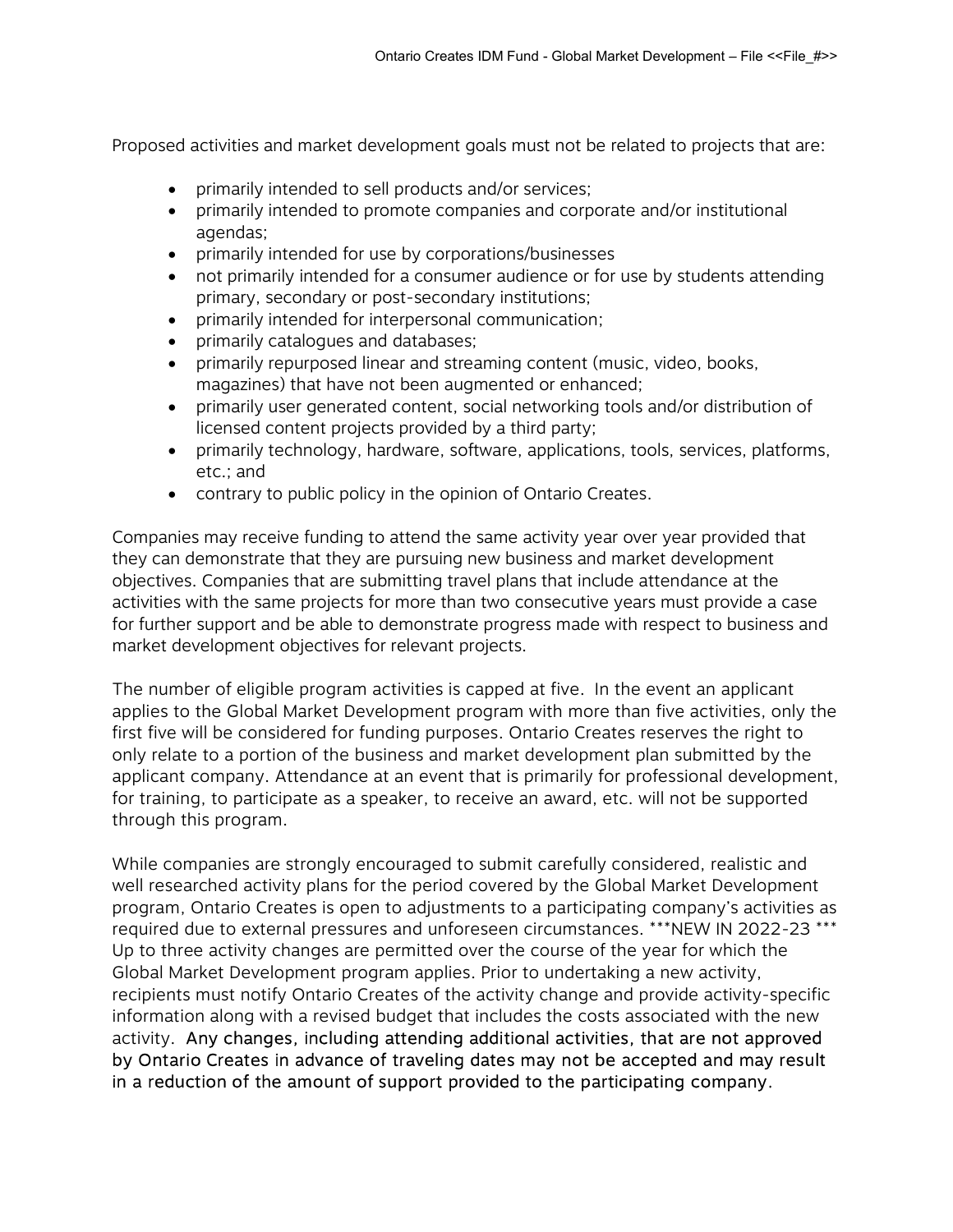#### 4. Budget Requirements

Companies must complete the budget template summarizing all eligible expenses including:

| <b>Event Costs</b>            | Virtual and<br>In-person | Including registration and booth/exhibitor expenses.                                                                                                                                                                                                                                                                                                                                             |
|-------------------------------|--------------------------|--------------------------------------------------------------------------------------------------------------------------------------------------------------------------------------------------------------------------------------------------------------------------------------------------------------------------------------------------------------------------------------------------|
| <b>Travel Costs</b>           | In-person                | Including flight and local transportation. Air travel should<br>be budgeted at economy rates and should reflect the costs<br>of booking at least 30 days in advance of travel.                                                                                                                                                                                                                   |
| COVID-19 Travel<br>Testing    | In-person                | ***NEW IN 2022-23 *** Standard costs for diagnostic tests.                                                                                                                                                                                                                                                                                                                                       |
| Accommodation<br>Costs        | In-person                | Hotel expenses should be at moderate per night rates and<br>should reflect the average for the travel<br>destination/activity. Ontario Creates will relate to<br>accommodation expenses for a maximum of three days on<br>either side of an event provided the purpose for extending<br>the stay is to pursue business development activities.<br>Approval at the application stage is required. |
| Per Diems                     | In-person                | Capped at C\$100/day. Including daily meals and<br>incidentals. Ontario Creates will relate to per diem<br>expenses for a maximum of three days on either side of an<br>event provided the purpose for extending the stay is to<br>pursue business development activities. Approval at the<br>application stage is required.                                                                     |
| Marketing<br><b>Materials</b> | Virtual and<br>In-person | Including design, production and shipping material<br>specifically created for the proposed activities. Acceptable<br>marketing materials include activity-specific printed<br>catalogs, event program advertisements, post cards,<br>flyers/one sheets, product samples and demos. ***NEW IN<br>2022-23 *** Capped at 30% of the total costs of each<br>activity.                               |

For budgeting purposes Ontario Creates will cover arrival the day prior to and departure the day after an in-person event. Any additional time at an event must be addressed in the application and a rationale provided. Expenses for extended stays over weekends are not eligible.

While companies may be incurring additional expenses that do not correspond with the categories above, these costs should not be included in the budget. The amount of the Ontario Creates contribution will be based only on the eligible expenses listed above. Expenses that are considered ineligible for the purpose of this program include:

- \*\*\*NEW IN 2022-23 \*\*\* staff and operations costs;
- hospitality and entertainment costs;
- core business costs such as design and printing of business cards and standard catalogs;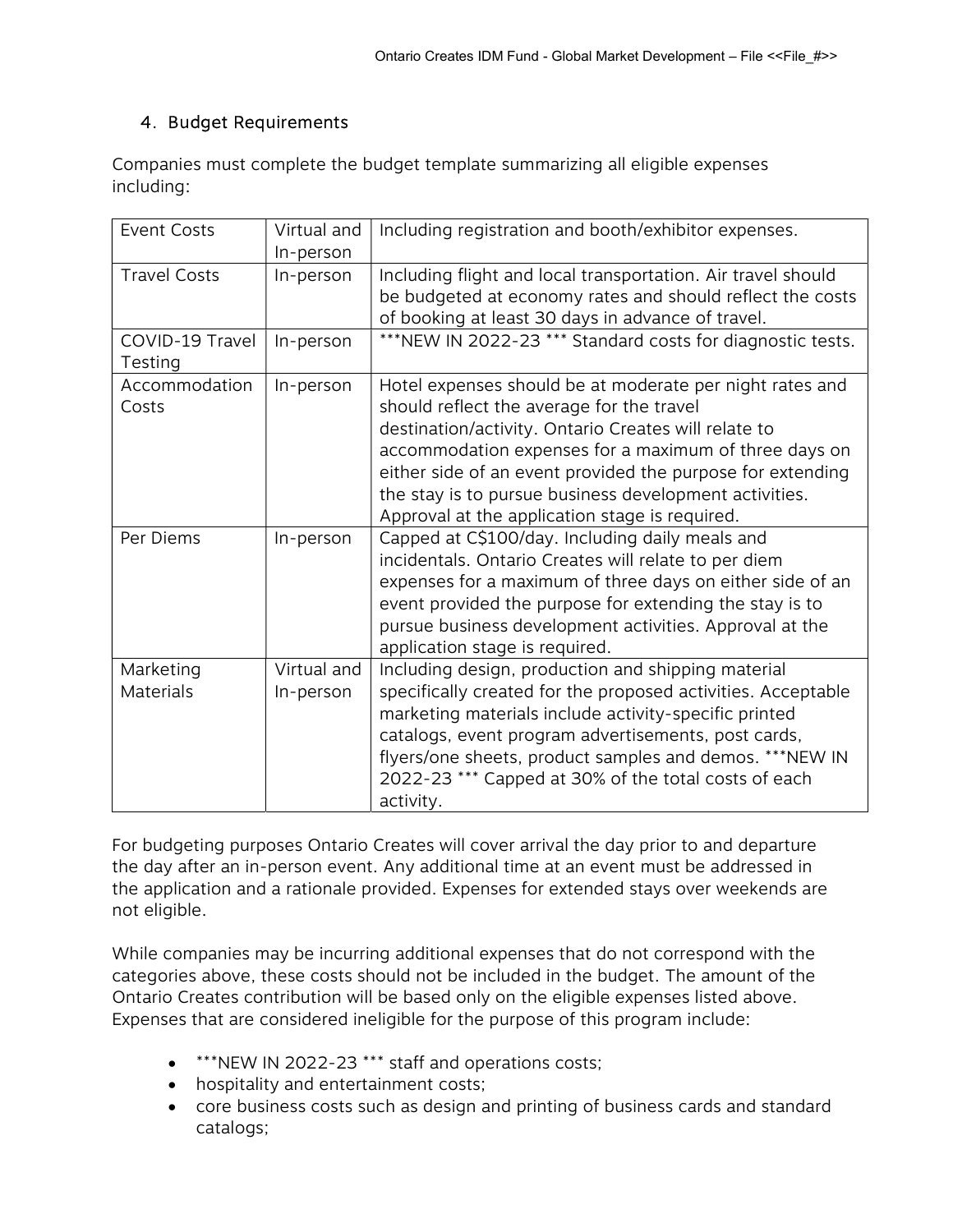- communications costs such as mobile phone fees, long distance fees, etc.; and
- costs associated with ineligible company representatives and additional representatives over and above the cap for this program.

Please note, applicant companies that are receiving support for a specific activity through another Ontario Creates program are not eligible to receive additional support through the Global Market Development program for the same activity.

Companies are advised that if they are participating in activities that are supported by other government agencies and industry associations certain expenses may not be eligible for inclusion in the Global Market Development program budget. Companies should speak with the organizers of these events to determine specific requirements for creating their budget for these activities.

All eligible expenses included in the budget must be reasonable and appropriate in the opinion of Ontario Creates. Ontario Creates reserves the right to request changes to the budget submitted by the applicant company as part of their application to conform to the above guidelines. A cost report is required on conclusion of the program and significant deviations from the approved budget may be disallowed.

#### 5. Application Process

Applicants must submit their applications electronically through the Online Application Portal (OAP) at https://apply.ontariocreates.ca/. A list of required application materials is outlined in the application form on the OAP.

#### 6. Decision Criteria and Evaluation

Ontario Creates applies a lens of diversity, equity, and inclusion to the evaluation criteria for this program, and directs jury members to do the same. Applicants proposing projects/activities that support and reflect diversity are expected to tangibly demonstrate a genuine and sustained commitment to these equity-seeking communities. Ontario Creates may identify particular underrepresented communities within a particular sector. The provincial definition of diversity states: the dimensions of diversity include, but are not limited to: ancestry, culture, ethnicity, gender identity, gender expression, language, physical and intellectual ability, race, religion (creed), sex, sexual orientation and socioeconomic status.

30%

Specifically the applications will be assessed on the following criteria and relative weightings:

- Company track record and profile\* including an assessment of:
	- global market readiness
	- prior results and success in international markets
	- previous performance in Ontario Creates programs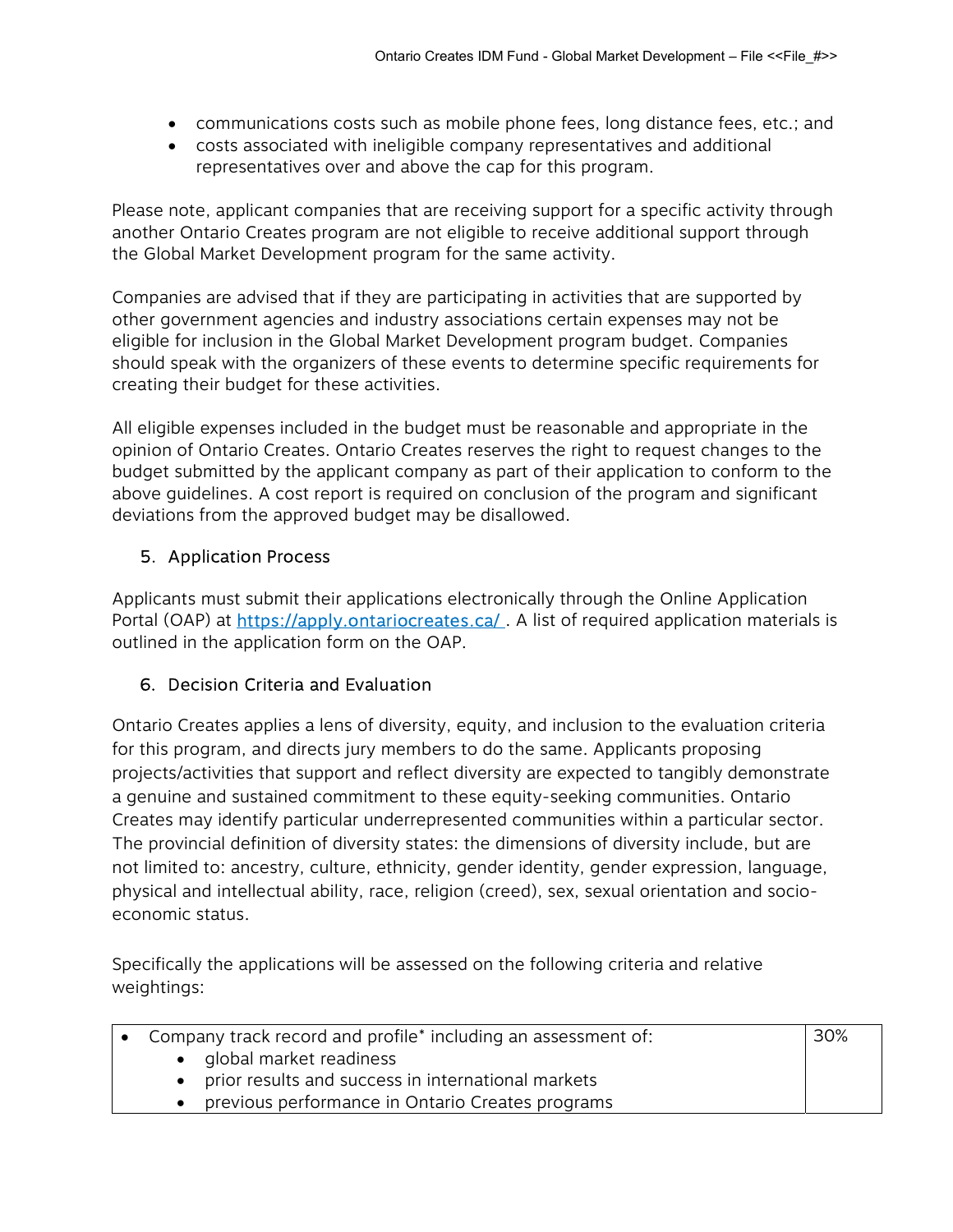|                                                                                                        | diversity among senior leadership, staff or contract employees,<br>particularly underrepresented communities within the interactive digital<br>media industry |     |  |
|--------------------------------------------------------------------------------------------------------|---------------------------------------------------------------------------------------------------------------------------------------------------------------|-----|--|
|                                                                                                        | company policies and/or initiatives that support diversity, equity and                                                                                        |     |  |
|                                                                                                        | inclusion, particularly underrepresented communities within the<br>interactive digital media industry**                                                       |     |  |
|                                                                                                        | Company's business and market development plan including an assessment of:                                                                                    | 30% |  |
|                                                                                                        | clarity of company plans for growth<br>suitability of activities                                                                                              |     |  |
|                                                                                                        | viability of activity-specific objectives and strategies                                                                                                      |     |  |
| alignment of activities with company plans for growth<br>Impact and results including an assessment of |                                                                                                                                                               |     |  |
|                                                                                                        | anticipated impact of activities on revenues, product success and                                                                                             | 20% |  |
|                                                                                                        | company growth                                                                                                                                                |     |  |
|                                                                                                        | defined, achievable and measurable business and market development                                                                                            |     |  |
|                                                                                                        | result projections                                                                                                                                            |     |  |
|                                                                                                        | Project strengths including an assessment of:                                                                                                                 |     |  |
|                                                                                                        | suitability of projects for activities and global market                                                                                                      |     |  |
|                                                                                                        | readiness of projects for activities and global market                                                                                                        |     |  |
|                                                                                                        | the extent to which the projects support and reflect diversity, particularly                                                                                  |     |  |
|                                                                                                        | under-represented voices within the interactive digital media industry**                                                                                      |     |  |

Track record and profile includes an assessment of a company's ability to accurately budget for similar activities. The Ontario Creates contribution may be reduced accordingly.

Applications will be reviewed and evaluated by Ontario Creates staff. This is a competitive process and only those applications that best meet the requirements of the program will be accepted. Failure to achieve targeted results in previously funded cycles may be taken into account in funding decisions. Previous successful applications to the Global Market Development program do not guarantee continued funding. (Ontario Creates reserves the right to consult with external industry advisors on the application packages on an as needed basis.)

Ontario Creates will give priority to quantitative business and market development result projections in selecting participants and measuring the success of this program. Quantifiable results include an estimate of the financial impact on the participating company with respect to sales, financing, licensing and/or publishing deals, audience awareness, media coverage, partnership development, etc. Applicants are also encouraged to include descriptions of qualitative results projections in their application.

## 7. Participant Obligations

Successful applicants will receive funding during the course of their activities, triggered by pre-determined deliverables as follows: